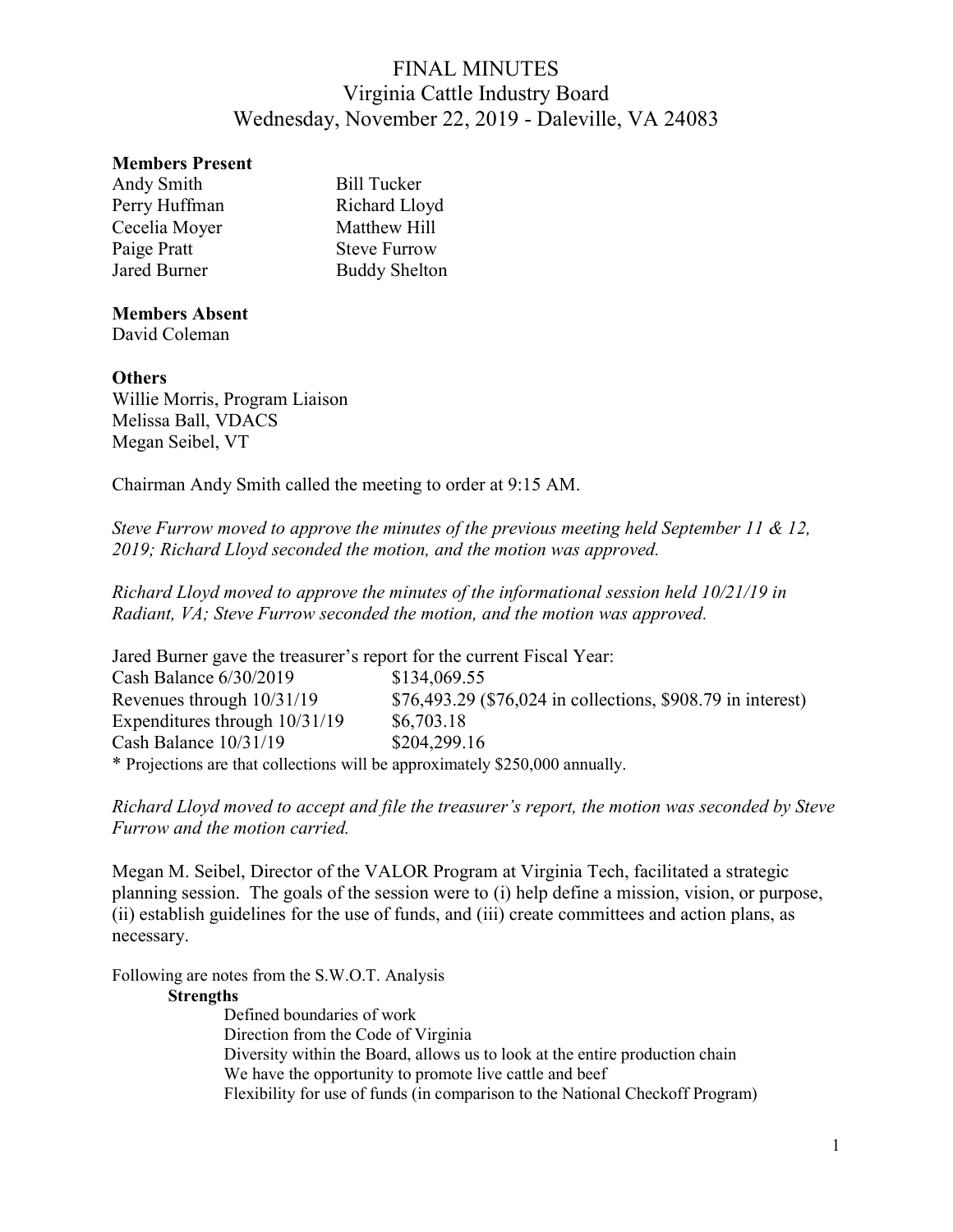### Weaknesses

 Limited Funding Staff / Administrative Time – Compensation Collection enforcement Marketing vs branding: Enhance market opportunities or create a brand for VA Cattle It's a challenge to start the board and its programs from scratch Timeline for action is ticking – five year sunset This Board needs to clearly demonstrate to the industry how funds are used Lack of communication between beef producers and the Board No track record yet Limited accountability options (tax collection). **Opportunities**  Communications Create marketing plan Work with other organizations Reach influencers – dietitians, bloggers, retailers Create something that will make a lasting impact Matching grants / cooperation with other programs / Leveraging funds Educate, protect  $&$  grow the industry Work with other groups to stretch the dollar Impact Virginia cattle producers where others cannot To do that which the Checkoff cannot Applied research from anywhere Environmental Extremes – Diversity within the state Market analysis Market & Brand VA Cattle Increase producer margins in the long run Leveraging resources (human, financial, environmental, legislative, etc)

## **Threats**

 Producers can't support assessment if they don't know how the money is being spent. Negative public perceptions of beef Accountability / transparency Political climate Geographic differences Sunset clause Sharing the story Labor, minimum wage, education, future challenges Board needs to be forward thinking

### VISION- Big Picture:

Responsible for promotion and economic development in support of Virginia Cattle Industry

#### MISSION:

To serve the Virginia cattle industry through opportunities in Education, Market Development, Promotion, Research, and Youth Development.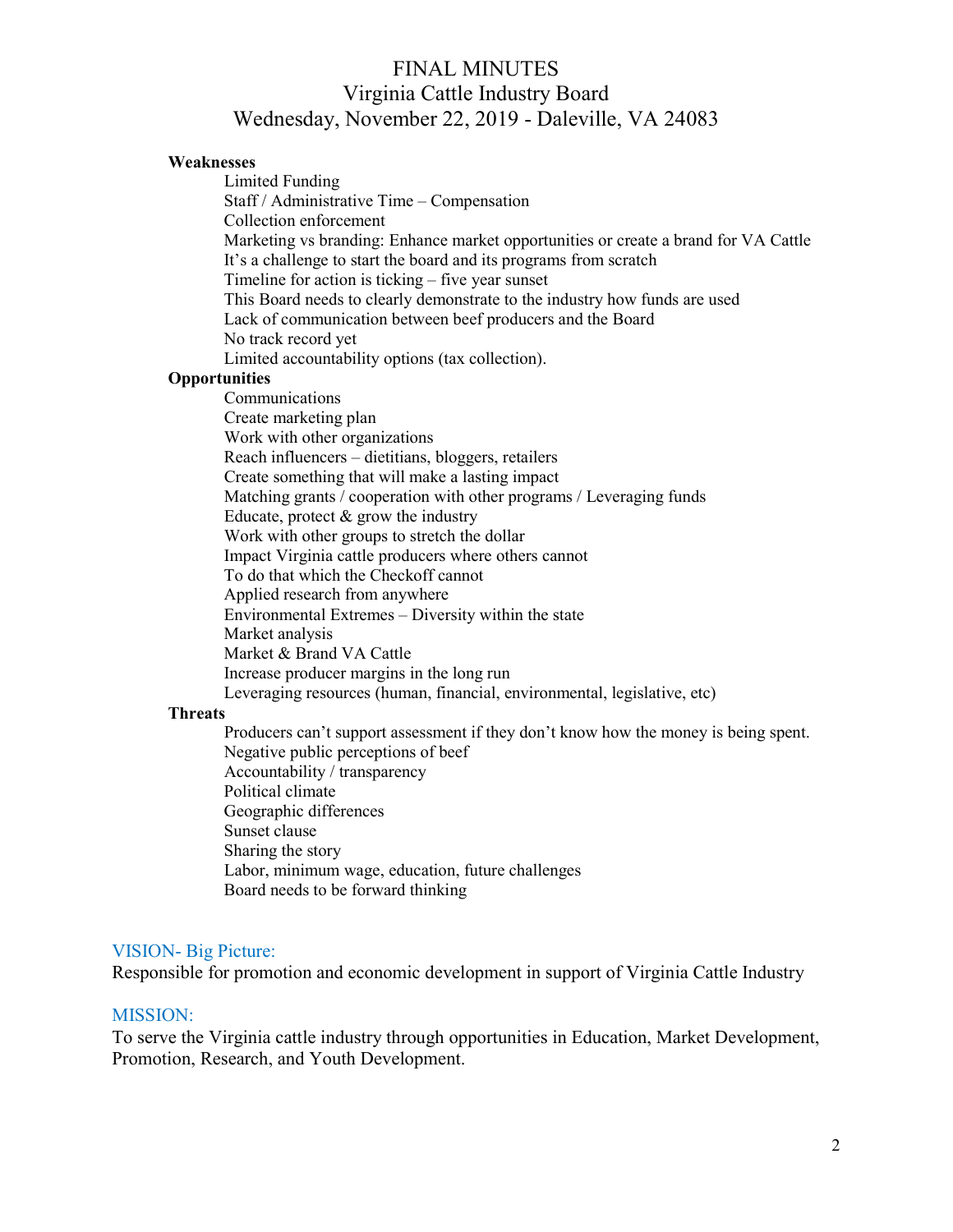In an effort to serve this mission, the Board has established a grant program (detailed in the Board's updated handbook dated December 2019) that clarify the following items: \* Note that the FY 21 round of funding is a scaled back or mini-grant process.

## Funding Opportunity Description

The Virginia Cattle Industry Board will award grants that are cattle industry focused (live animal and/or end-product based) in the areas of Education, Market Development, Promotion, Research, Youth Development.

Education: Funded proposals will focus on cattle industry related education of producers, consumers, influencers, and/or youth.

Market Development: Funded proposals will address potential new and expanded market opportunities.

Promotion: Funded proposals will promote Virginia cattle and beef.

Research: Applied research proposals will address enhanced practices for net profitability.

Youth Development: Funded proposals will be regional or statewide in scope and have a strong educational component.

## Award Information

Maximum award amount is \$10,000 per projects. The Board anticipates funding approximately \$50,000 in FY 21 for a term of one year (July 1, 2020 – June 30, 2021).

## Review Criteria -

Project Purpose (20 points) Measurable Outcomes (20 points) Project Plan (30 points) Budget (15 points) External Support (15 points)

The board established the following timeline for the first round of mini-grants:

January 15, 2020 – VCA Newspaper Ad (announcement ready for submission to eVA, VCA, and other sources to include basic parameters of dates, contact info for Willie Morris, board members and regions, state assessment language, new logo)

March 1, 2020 – Applications Open April 30, 2020 – Deadline for proposals May, 2020 – Board Funding meeting June 15, 2020 – Notice of Award

The board will hold board the next meetings in Daleville January & February on the  $3^{rd}$  Friday of each month (January 17 and February 21 of 2020).